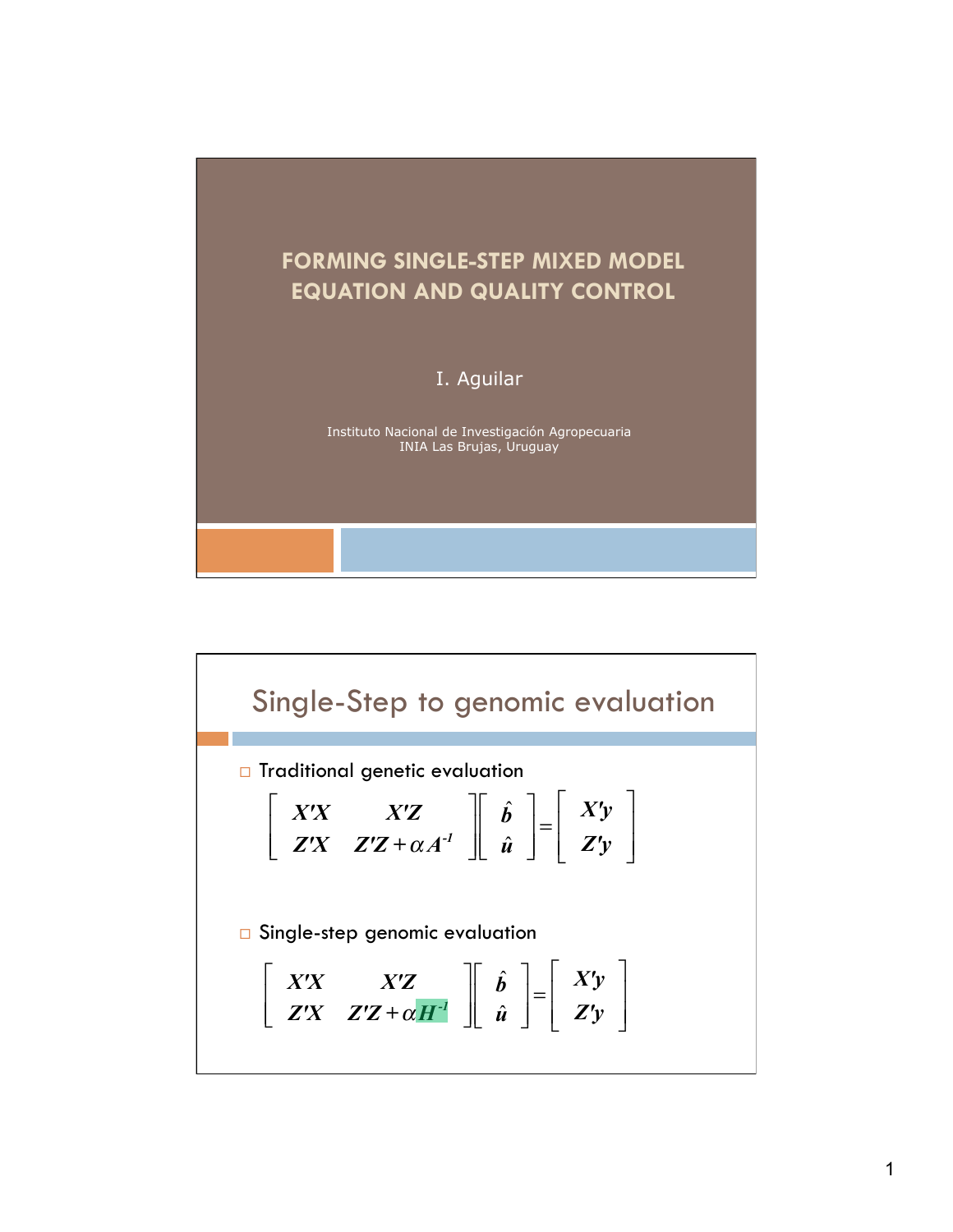

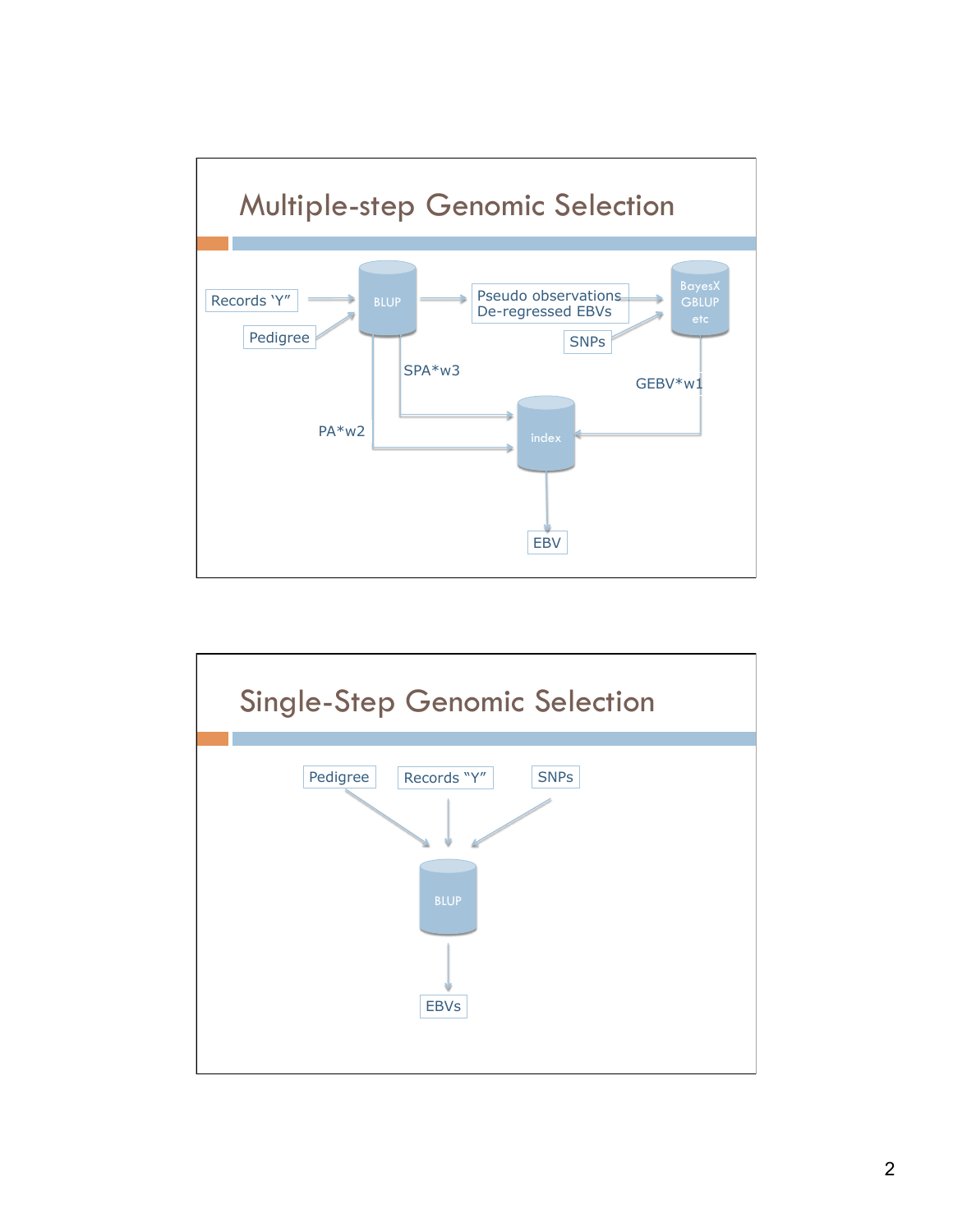

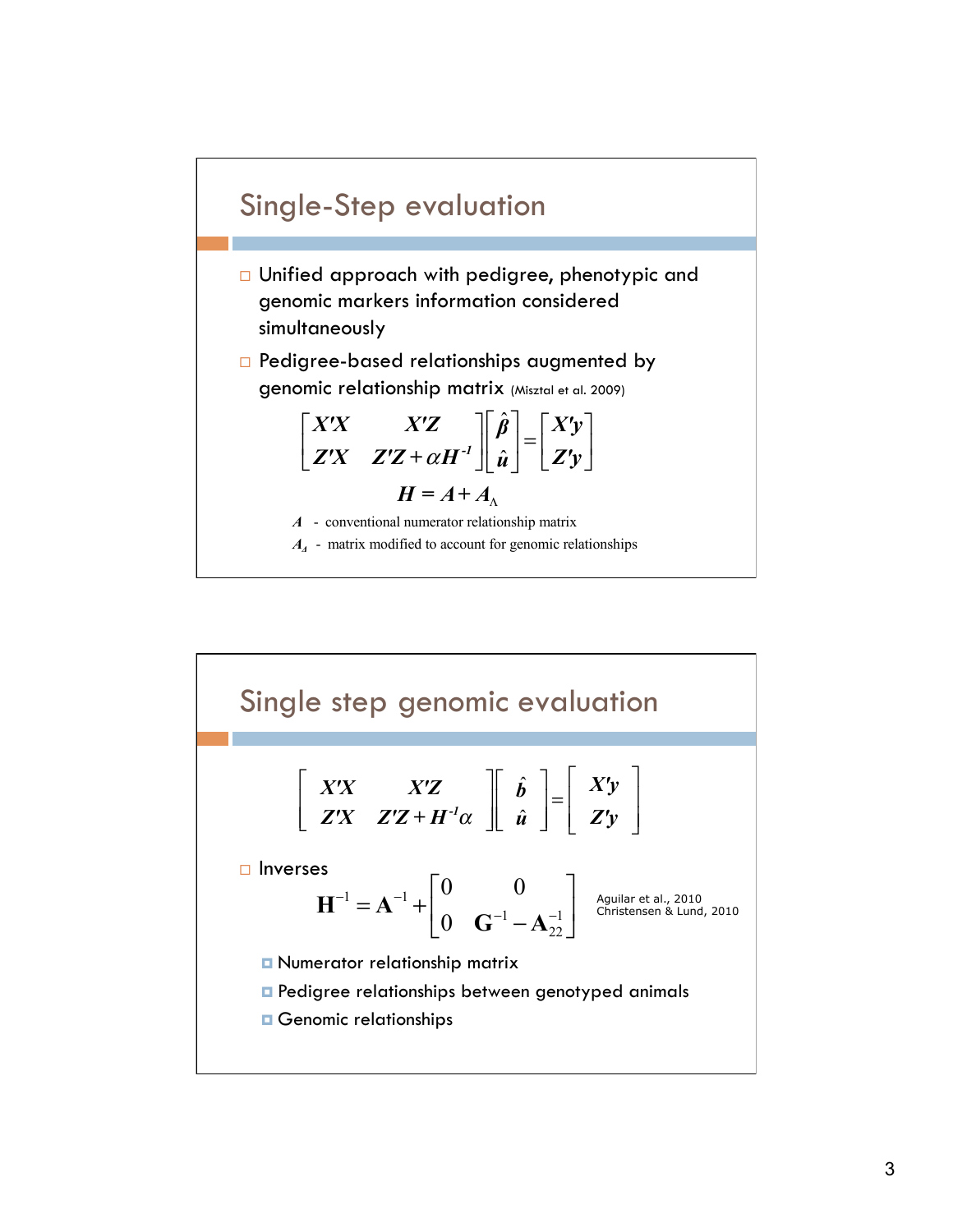

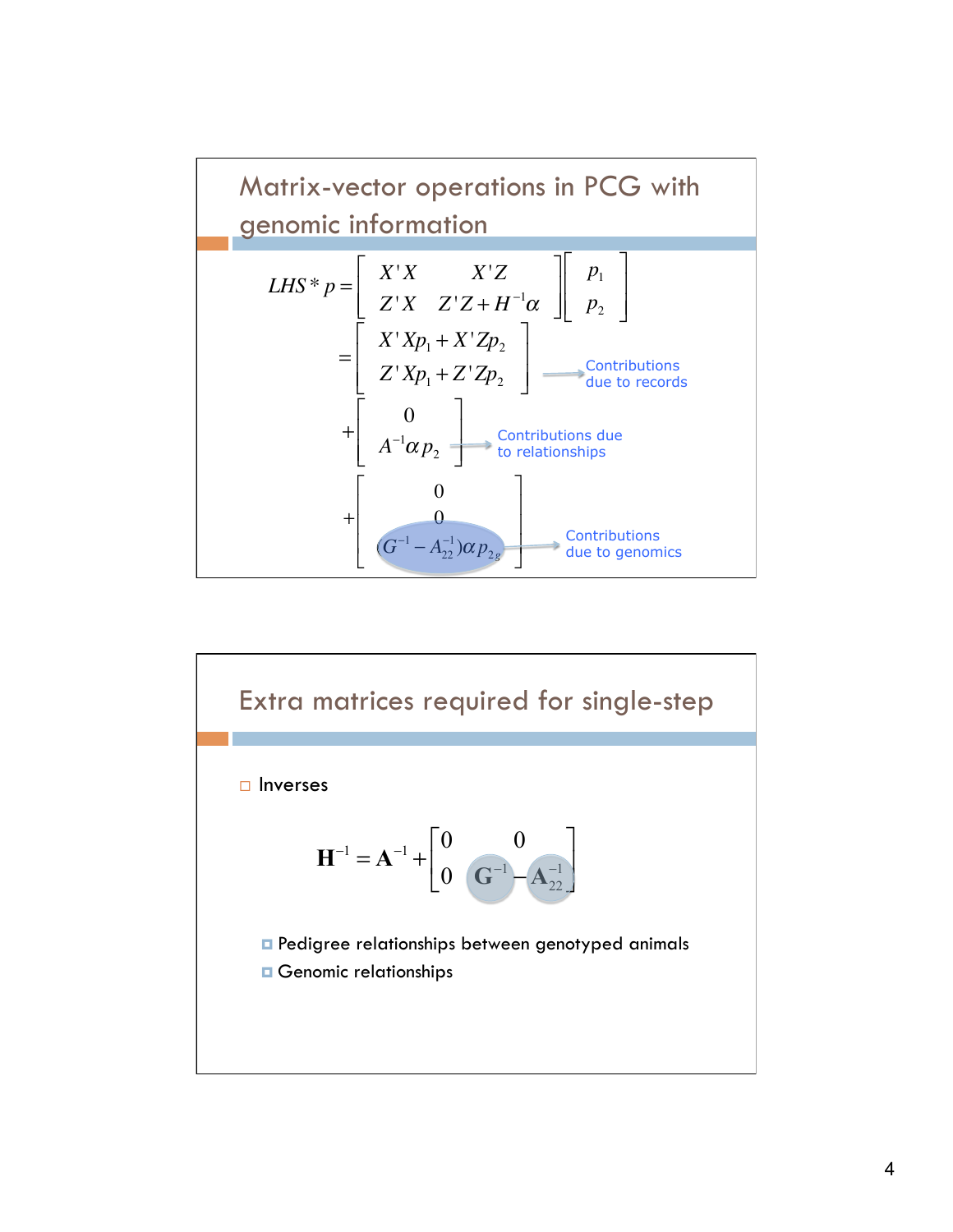

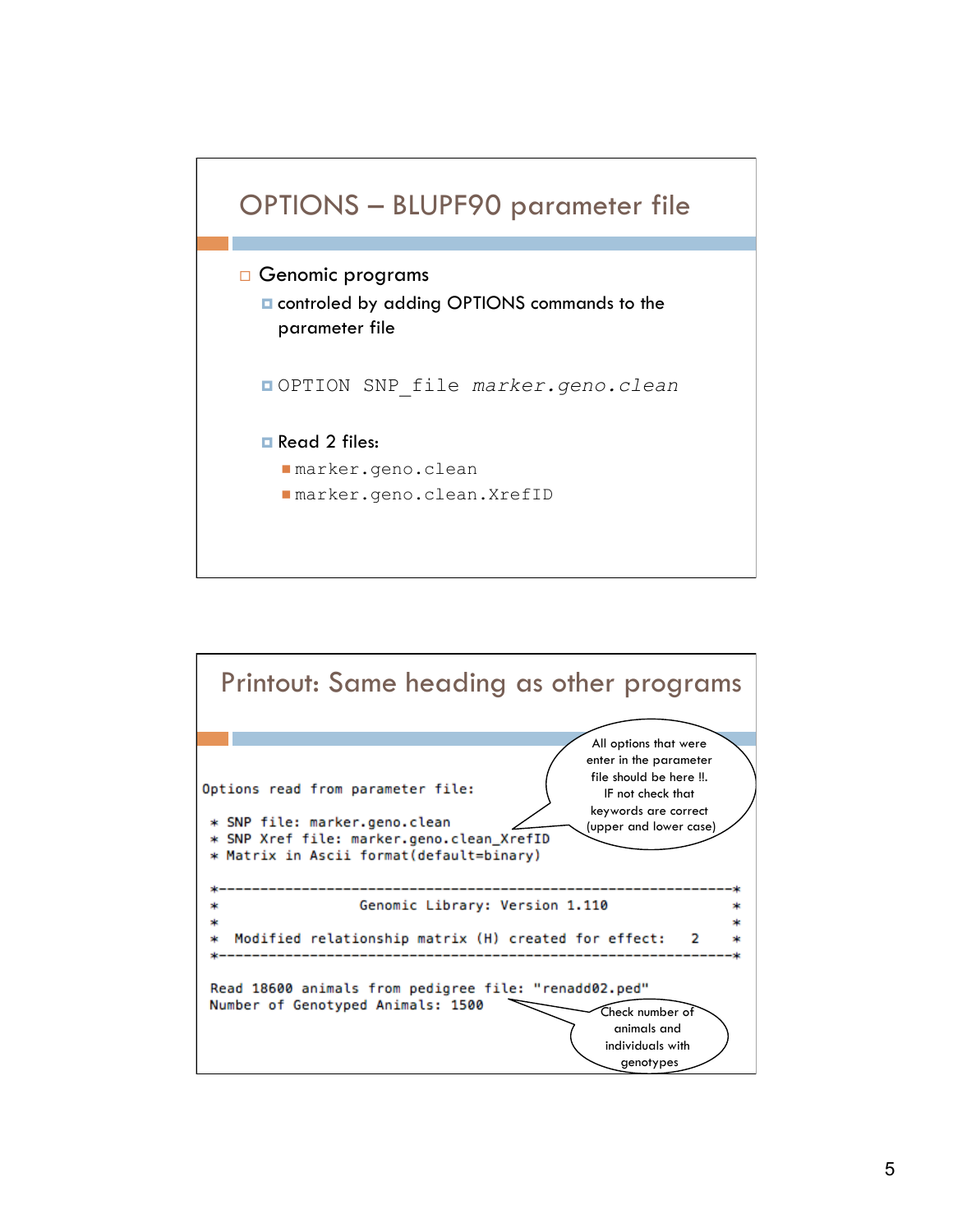

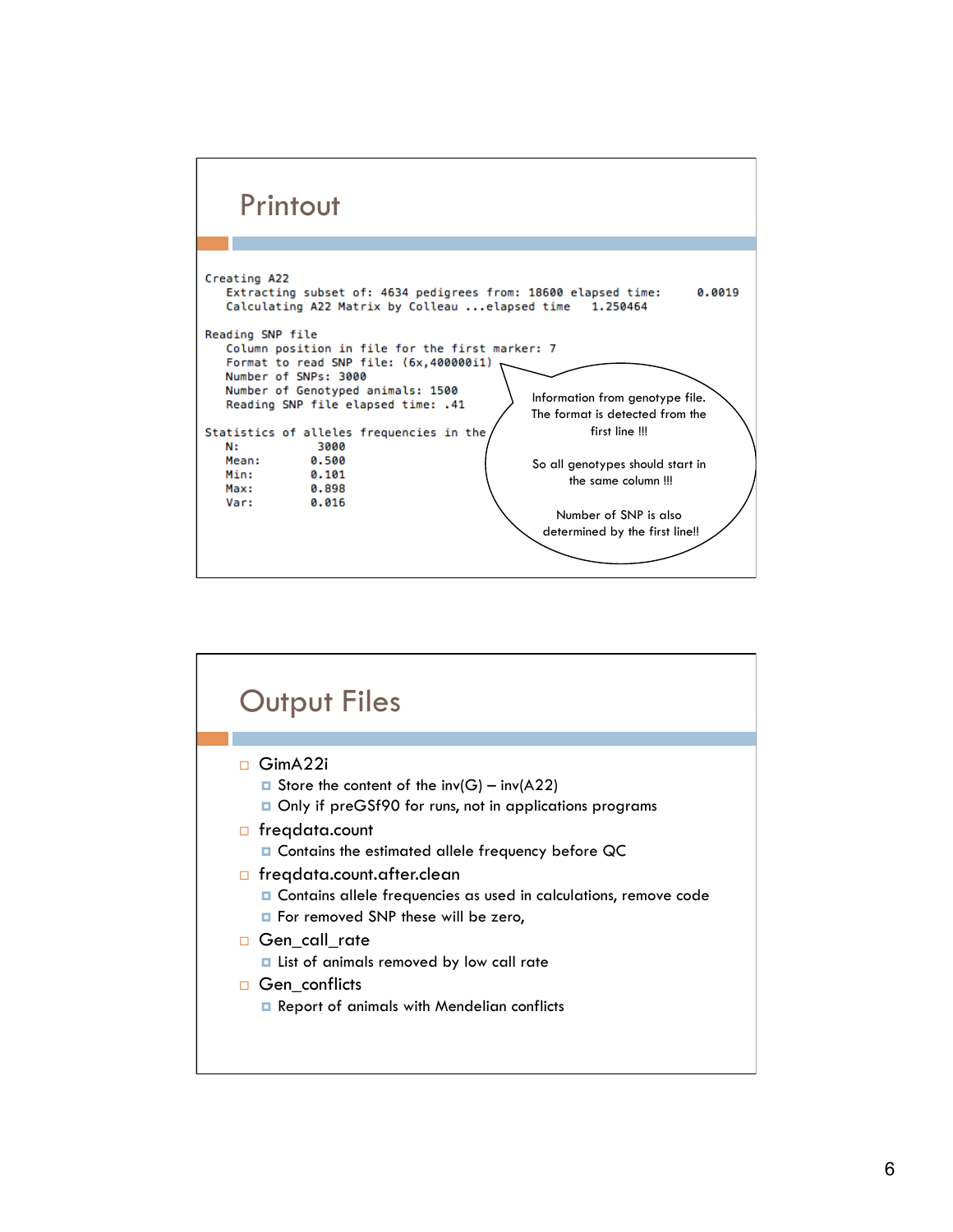

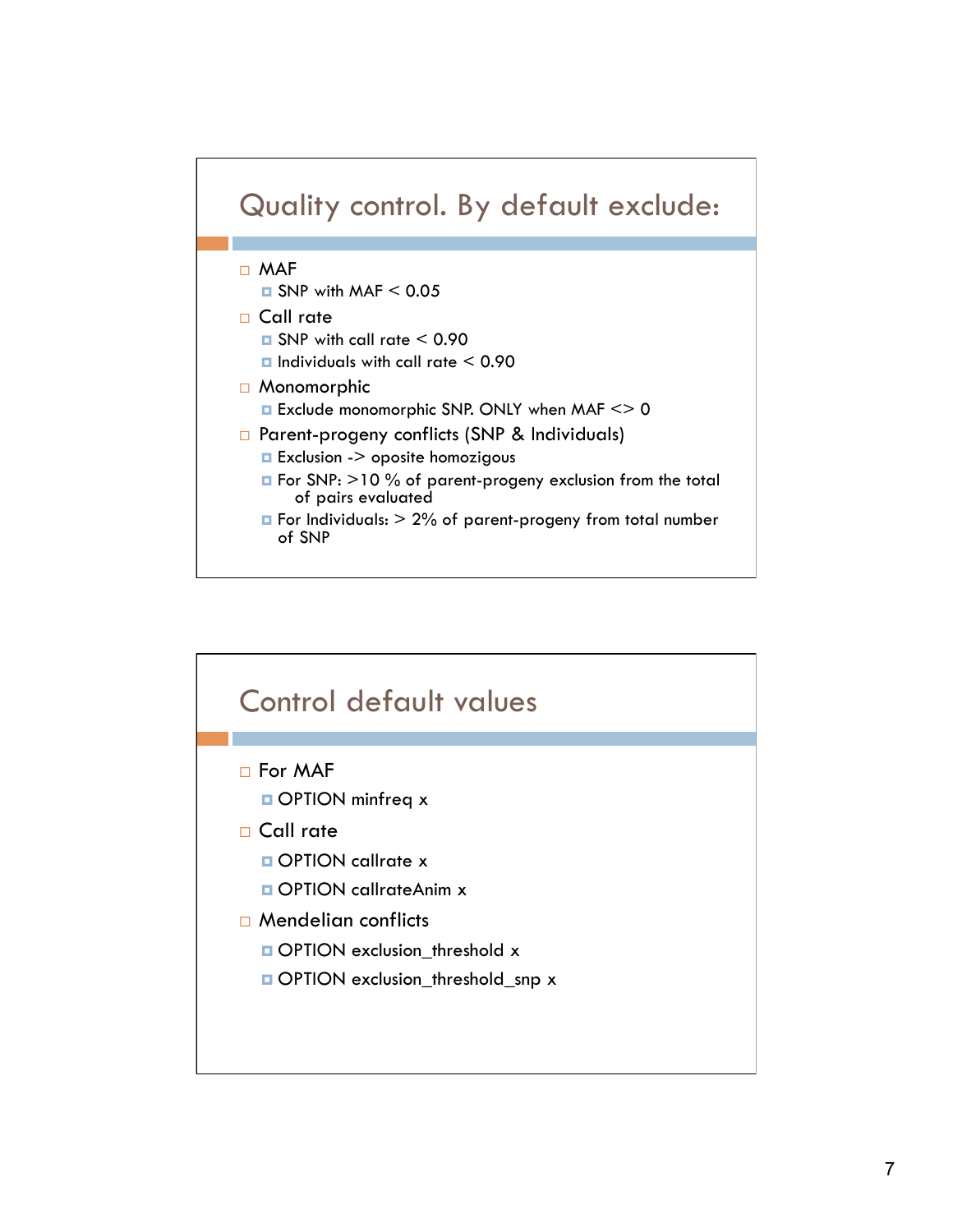

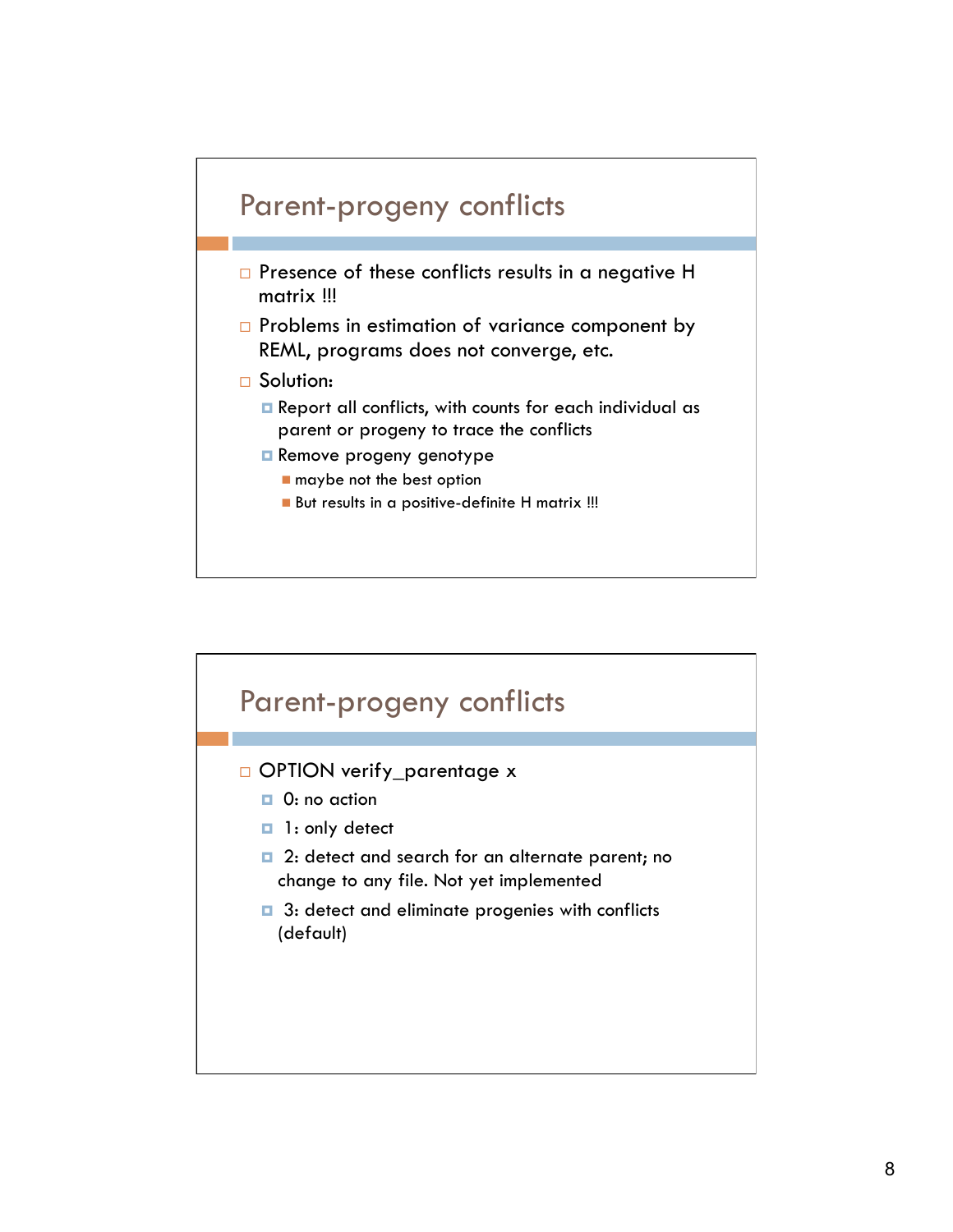

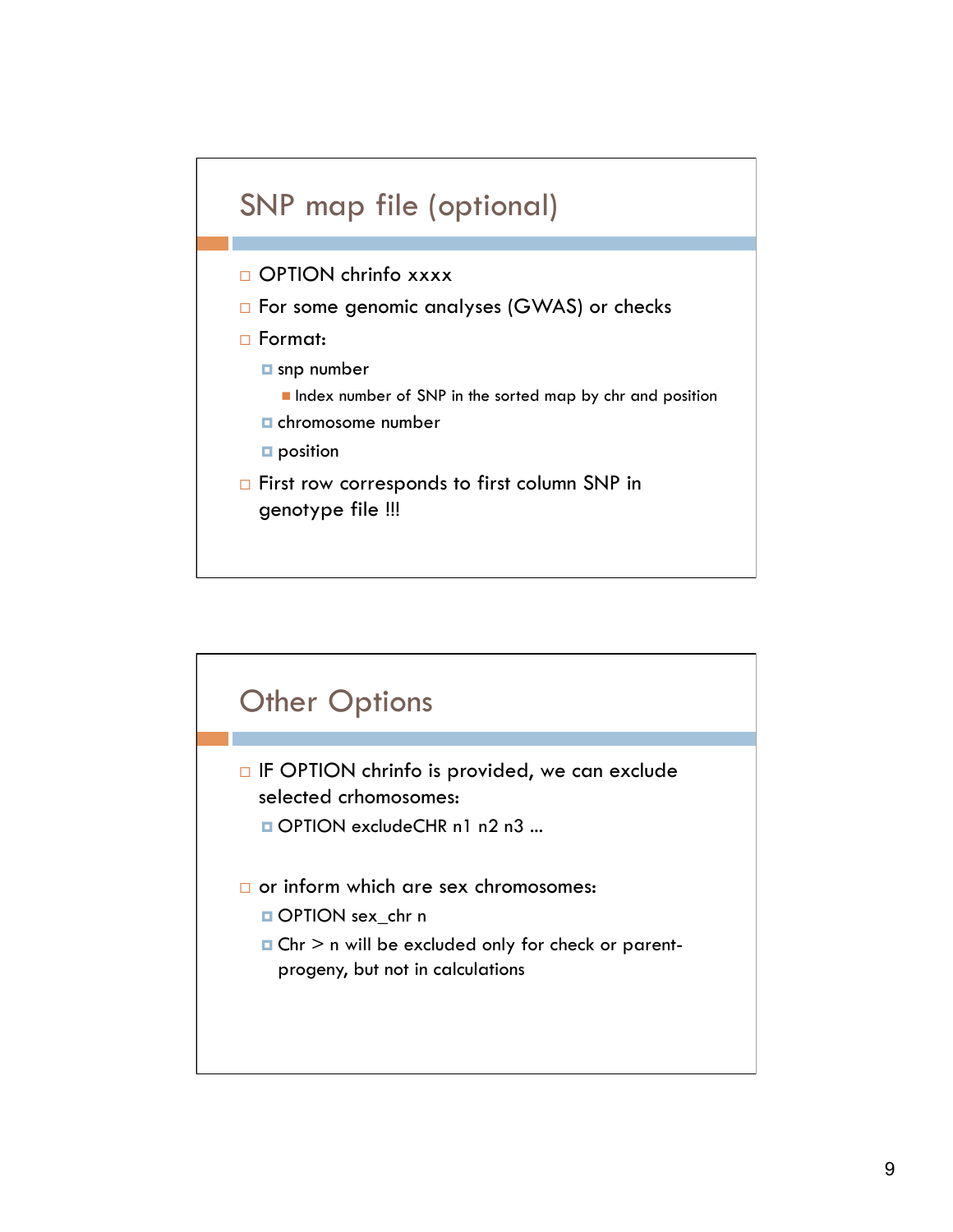

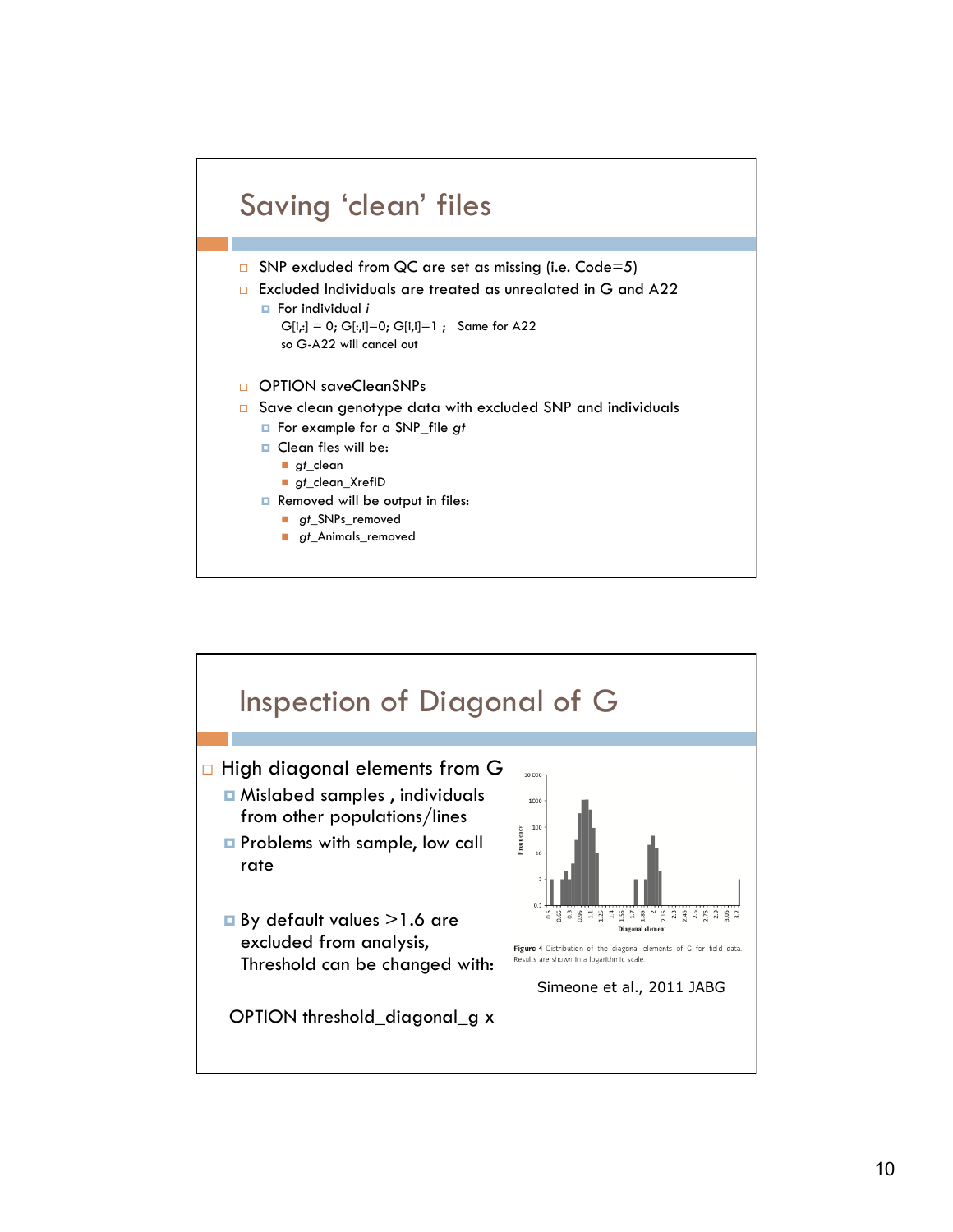| Potential duplicate samples                                                                                                                     |                                                        |                          |                     |                                                         |                  |                                      |                                      |  |
|-------------------------------------------------------------------------------------------------------------------------------------------------|--------------------------------------------------------|--------------------------|---------------------|---------------------------------------------------------|------------------|--------------------------------------|--------------------------------------|--|
| $\Box$ All samples are checked with each other<br>$\mathbf{u} \times$ = G(i,j)/sqrt(G(i,i),G(i,j))                                              |                                                        |                          |                     |                                                         |                  |                                      |                                      |  |
| $\blacksquare$ Values of $x > 0.90$ are printed in the output<br>************************************<br>Possible genotype samples duplicates * |                                                        |                          |                     |                                                         |                  |                                      |                                      |  |
| ** i-j sample #, i-j Id, G coeff<br>** i-j sample #, i-j Id, G coeff<br>** i-j sample #, i-j Id, G coeff<br>** i-j sample #, i-j Id, G coeff    | 174<br>167<br>317<br>249<br>646<br>532<br>1362<br>1400 | 82<br>203<br>535<br>1652 | 860<br>1398<br>1310 | 0.9719<br>1144 1.0866<br>0.9483 0.9494<br>1.0108 1.0151 | 0.9728<br>1,0883 | 0.9723<br>1,0875<br>0.9496<br>1,0154 | 0.9993<br>0.9988<br>0.9987<br>0.9957 |  |